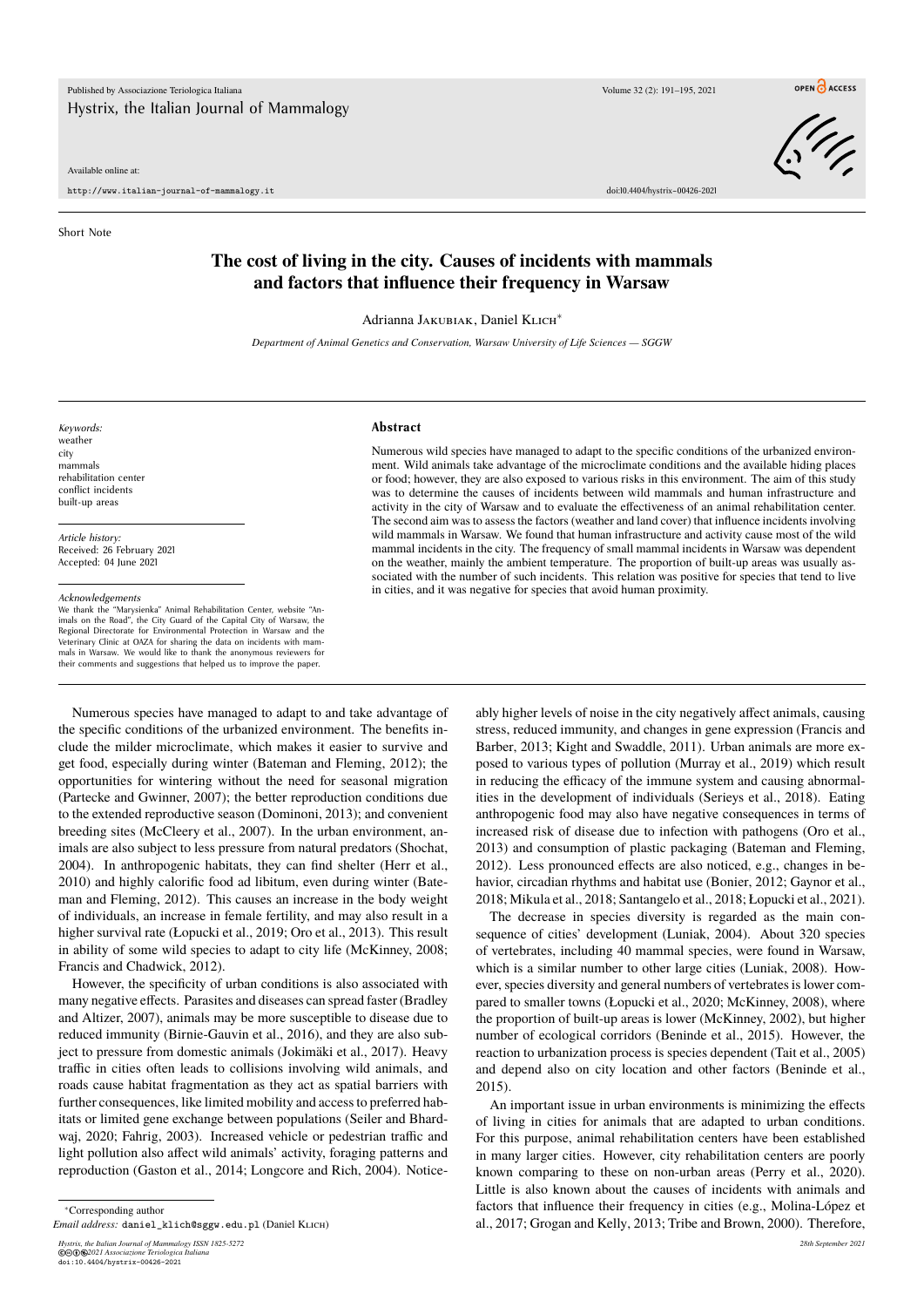the aim of our study was to determine the causes of incidents resulting from interactions between wild mammals and human infrastructure and activity in the city of Warsaw and to evaluate the activities of animal rehabilitation centers. The second aim was to assess the factors (weather and land cover) that influence wild mammal incidents in Warsaw.

The study area covered Warsaw within its administrative borders  $(52^{\circ}15' \text{ N}; 21^{\circ}0' \text{ E})$ . The area of the city covers 517.2 km<sup>2</sup>; it has 1780000 inhabitants and is divided into 18 districts. Built-up areas cover 57% of this area, but there is great variability among these districts. The data for the analysis came from various sources: "Marysieńka" Animal Rehabilitation Center, City Forests — Warsaw (www.lasymiejskie.waw.pl), which is the only mammal rehabilitation center in the city; the website "Animals on the Road, National Register of Road Collisions with Animals" (www.zwierzetanadrodze.pl); City Guard of the Capital City of Warsaw (www.strazmiejska.waw.pl); the Regional Directorate for Environmental Protection in Warsaw (www. warszawa.rdos.gov.pl); and the Veterinary Clinic at OAZA Exotic Animals Hospital in Warsaw (www.oaza-wet.pl). The information covered the three-year period from 1 January 2017 to 31 December 2019. Only wild mammals from the city of Warsaw were taken into account. The data included the date of the event, the species, sex and age of the animal, the cause and location of the event, and the end result (death, injury, etc.).

In order to present the causes of incidents involving wild mammals in Warsaw, we selected only incidents whose exact cause was known. In total, 3151 individuals were included in this comparison. Specific cases were divided into five groups: (1) Injured — animals that had suffered various types of injuries (often with partial paralysis) after collisions with traffic and other (mostly unknown) incidents; (2) Occasional — animals that did not show any symptoms of disease, had no injuries, and were found in apartments, buildings, gardens, etc. (e.g. animals were entangled in nets or fencing and required only temporary care or a place for hibernation, etc.); (3) Orphans — orphaned, dependent individuals that fell out of the nest or whose nest was destroyed, or young animals that were taken from their natural environment or cared for by humans but did not require intervention; (4) Sick — animals with disease symptoms, weakened, dehydrated, apathetic, with neurological disorders; (5) Hunted — individuals that had been attacked by, for example, dogs or cats.

In order to analyze the impact of weather conditions on incidents, four species of animals and one order were selected: red squirrel *Sciurus vulgaris* (L., 1758); European hedgehog *Erinaceus europaeus* (L., 1758); bats Chiroptera (Blumenbach, 1779); wild boar *Sus scrofa* (L., 1758); and roe deer *Capreolus capreolus* (L., 1758). These mammals were the subject of the highest numbers of recorded incidents whose precise dates were known. We analyzed the frequency of incidents with regard to weather conditions: (a) Temperature — average daily ambient temperature  $[°C]$ ; (b) Precipitation — daily sum of precipitation [mm]; (c) Wind — average daily wind speed  $[m s^{-1}]$ . Weather values for each day from 2017 to 2019 were obtained from the database of the Institute of Meteorology and Water Management — National Research Institute. Due to large differences in weather throughout the year, we analyzed the incidents separately for the four seasons: spring (March  $1 - May 31$ ); summer (June  $1 - August 31$ ); autumn (September 1 – November 30); winter (December 1 – February 28). A generalized linear binary model was used for the analysis. The occurrence of an event involving an individual of a given species was marked as a dependent variable. For each day and for a particular species, the lack of an event was indicated as "0"; the occurrence of an event was marked as "1". The covariates in each model were Temperature, Precipitation and Wind. In order to select the best-fitted model, the values of the Akaike information criterion (AIC) were compared. In each selection procedure, we compared all models and the null model; the model with the lowest AIC value was selected. We analyzed only seasons in which the frequency of events for a given species exceeded 30% of days.

As event locations were imprecise and were often limited to the district, further analysis was based at the district level. To analyze the



**Figure 1** – The number of incidents involving mammals in Warsaw in 2017–2019.

impact of land cover on incidents with mammals, three variables were selected: the proportions of built-up areas and green areas, and the number of inhabitants in each district. The variables were checked with regard to correlation; all were found to be highly correlated, therefore the number of mammal-related events was analyzed only with regard to the proportion of built-up areas. We built five linear or nonlinear regression models for the five mammal species/orders: squirrel, hedgehog, bats, wild boar, roe deer. Only records which contained information concerning the location and outcome of the relevant incident could be included in the analysis. Information on the proportion of built-up areas in districts came from the Statistical Reviews of Warsaw for the fourth quarters of 2017, 2018 and 2019. The number of documented incidents with selected animal species was calculated per  $1 \text{ km}^2$  of each district. The number of cases (per  $km<sup>2</sup>$ ) was a dependent variable; the percentage of built-up areas was an independent variable. All statistical analyses were performed using SPSS software (version 26.0. Armonk, NY: IBM Corp).

In total, 9618 incidents with wild mammals were documented in Warsaw in 2017–2019. Over half of all incidents involved wild boar (54%), followed by four other mammal species and one order with a share of 5% to almost 10%: European hedgehog, roe deer, red fox, red squirrel and bats (Fig. 1). The remaining 16 species accounted for around 7% of incidents: four-toed hedgehog *Atelerix albiventris* (Wagner, 1841), European badger *Meles meles* (L., 1758), European beaver *Castor fiber* (L., 1758), fallow deer *Dama dama* (L., 1758), red deer *Cervus elaphus*(L. , 1758), raccoon dog *Nyctereutes procyonoides* (JE Gray, 1834), European water vole *Arvicola amphibius* (L., 1758), European mole *Talpa europaea* (L., 1758), beech marten *Martes foina* (Erxleben, 1777), Eurasian moose *Alces alces* (L., 1758), American mink *Neovison vison* (Schreber, 1777), common vole *Microtus arvalis* (Pallas, 1778), brown rat *Rattus norvegicus* (Berkenhout, 1769), gray wolf *Canis lupus* (L., 1758), European otter *Lutra lutra* (L., 1758), European hare *Lepus europaeus* (Pallas, 1778).

Of all the events, 3151 could be attributed to specific causes (Fig. 2). Over 40% of mammals were injured, mostly as a result of road collisions. Individuals in this group usually died; only about 9% survived. The Occasional group accounted for about 30% of all known causes of incidents, and almost all these animals were successfully released. Orphaned specimens constituted about 15% of all mammals, about half



**Figure 2** – Causes of incidents with mammals by groups (large circle) in Warsaw in 2017– 2019, and the fate of animals (small circles).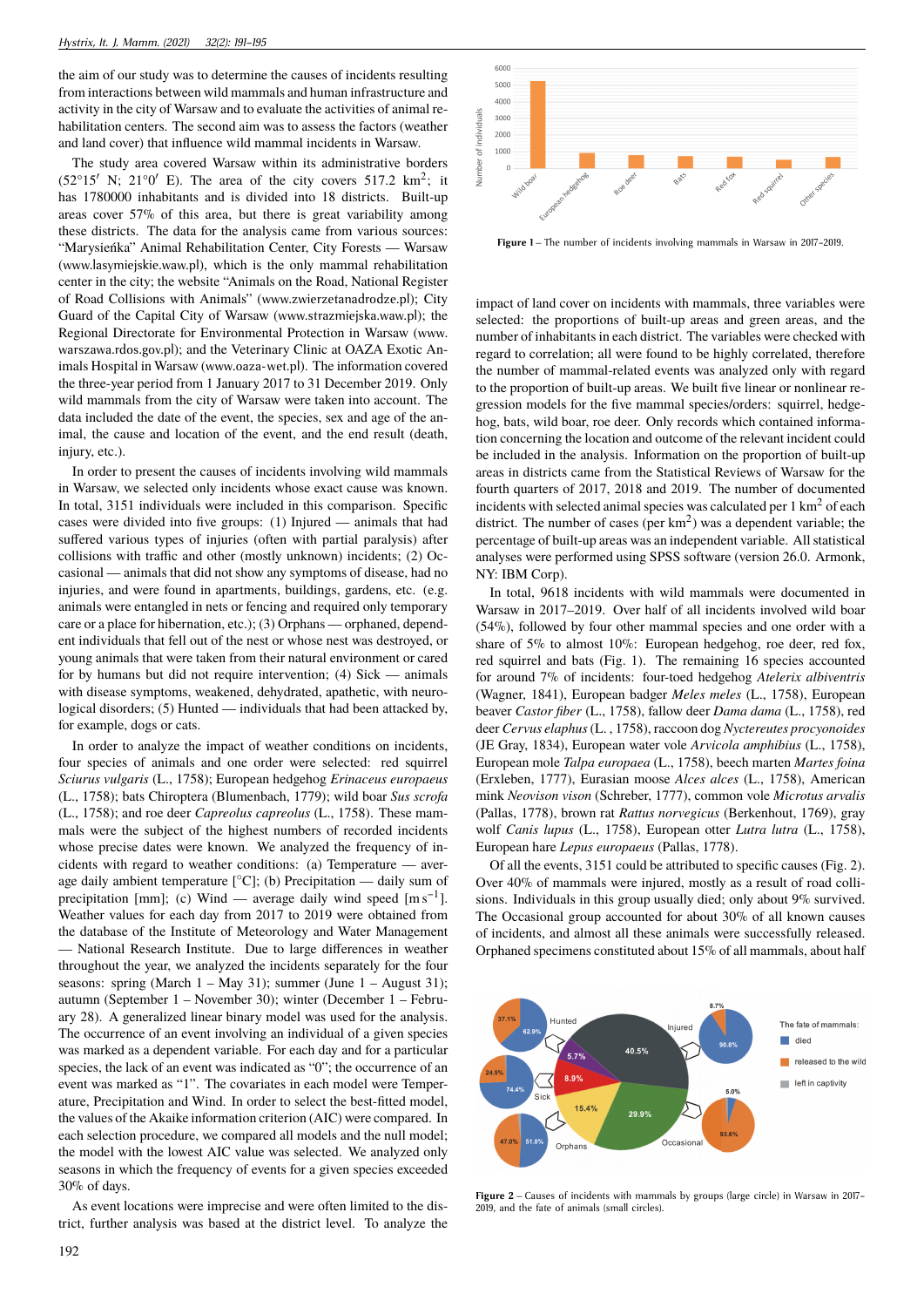**Table 1** – Impact of weather conditions (temperature, precipitation and wind) on the probability of the occurrence of events involving wild mammals (squirrel, hedgehog, bats, wild boar, roe deer) in particular periods (spring, summer, autumn, winter) in the generalized linear models (in the table, the values of the B coefficient for a given predictor are shown; E – excluded; shaded columns – unexplored correlations).

|                  | <b>Red</b><br>squirrel | European<br>hedgehog | <b>Bats</b> | Wild<br>boar             | Roe<br>deer              |
|------------------|------------------------|----------------------|-------------|--------------------------|--------------------------|
| <b>Spring</b>    |                        |                      |             |                          |                          |
| Intercept        | $-1.268*$              | $-0.243$             |             | $0.663*$                 | $\overline{a}$           |
| Temperature      | $0.102*$               | $0.058*$             |             | E                        | E                        |
| Precipitation    | E                      | $-0.094*$            |             | E                        | E                        |
| Wind             | E                      | E                    |             | $-0.202*$                | E                        |
| Best model (AIC) | 358.5                  | 371.6                |             | 382.2                    | $\overline{a}$           |
| $\chi^2$         | 25.256                 | 13.741               |             | 4.207                    | $\overline{a}$           |
| $\boldsymbol{p}$ | $< 0.001*$             | $0.001*$             |             | $0.040*$                 | $\frac{1}{2}$            |
| Null model (AIC) | 381.8                  | 381.3                |             | 384.4                    | 379.9                    |
| Summer           |                        |                      |             |                          |                          |
| Intercept        | $-2.584*$              | $\overline{a}$       |             | $\overline{\phantom{0}}$ | $\overline{a}$           |
| Temperature      | $0.084*$               | E                    |             | E                        | E                        |
| Precipitation    | E                      | E                    |             | E                        | E                        |
| Wind             | $0.291*$               | E                    |             | E                        | E                        |
| Best model (AIC) | 379.2                  |                      |             |                          |                          |
| $\chi^2$         | 8.897                  |                      |             | -                        | $\overline{\phantom{0}}$ |
| $\boldsymbol{p}$ | $0.012*$               |                      |             |                          | $\overline{a}$           |
| Null model (AIC) | 384.1                  | 341.2                |             | 369.6                    | 362.3                    |
| Autumn           |                        |                      |             |                          |                          |
| Intercept        |                        | $-1.595*$            | $-0.064$    |                          |                          |
| Temperature      |                        | $0.109*$             | $0.052*$    | E                        |                          |
| Precipitation    |                        | E                    | E           | E                        |                          |
| Wind             |                        | E                    | E           | E                        |                          |
| Best model (AIC) |                        | 348.4                | 362.5       | $\overline{a}$           |                          |
| $\chi^2$         |                        | 18.923               | 4.796       | L,                       |                          |
| p                |                        | $< 0.001*$           | $0.029*$    | ÷.                       |                          |
| Null model (AIC) |                        | 365.3                | 365.3       | 373                      |                          |
| Winter           |                        |                      |             |                          |                          |
| Intercept        |                        |                      |             |                          |                          |
| Temperature      |                        |                      | E           | E                        | E                        |
| Precipitation    |                        |                      | E           | E                        | E                        |
| Wind             |                        |                      | E           | E                        | E                        |
| Best model (AIC) |                        |                      |             | $\overline{a}$           | $\overline{a}$           |
| $\chi^2$         |                        |                      |             |                          |                          |
| $\boldsymbol{p}$ |                        |                      |             |                          |                          |
| Null model (AIC) |                        |                      | 372         | 367                      | 344.3                    |

of which did not survive despite rehabilitation measures. The smallest groups (8.9% and 5.7%, respectively) were sick and hunted individuals, most of which died, but higher mortality was noticed in sick animals: almost 75% compared to hunted individuals (about 37%).



Figure 3 – Distribution of incidents involving hedgehog and bats per 1 km<sup>2</sup>, depending on the proportion of built-up areas (regression fit lines for each species).

The analysis of the impact of weather conditions on five selected taxa of mammals (squirrel, hedgehog, bats, wild boar and roe deer) showed that they significantly affect small animal species (squirrel, hedgehog, bats) (Tab. 1). The probability of an incident affecting a small species was significantly higher on days with higher temperature. In the case of squirrels, the temperature significantly influenced the frequency of incidents in spring (B=0.102) and summer (B=0.084). In the case of hedgehogs, temperature significantly influenced the frequency of incidents in spring (B=0.058) and autumn (B=0.109), while bats were affected only in autumn (B=0.052). Only hedgehogs were affected by precipitation. In spring, the probability of an incident involving a hedgehog was significantly lower on days with heavy rainfall (B=- 0.094). The analysis also showed that the probability of incidents affecting squirrels was significantly higher on summer days with higher wind speed (B=0.291). The results also showed the influence of this weather factor on wild boar. In this case, however, stronger wind decreased the probability of events affecting wild boar in the spring (B=- 0.202). No effect of temperature and rainfall was found for this species. On the other hand, in the case of roe deer no relation between the tested weather conditions and the occurrence of incidents was confirmed.

The analysis of the impact of the proportion of built-up areas on the occurrence of incidents in the selected mammal species showed a relation with four of the five studied groups: hedgehogs, bats, wild boar and roe deer. This relation was not found for squirrels (*p*>0.05) (Tab. 2). In the case of hedgehogs and bats, as the proportion of built-up areas increased, the frequency of incidents increased significantly (Fig. 3). The highest number of incidents per 1 km2 occurred in districts characterized by a high proportion of built-up areas (Praga Południe — 84%; Praga Północ — 80%; Żoliborz — 92%). On the other hand, the number of incidents involving wild boar and roe deer was higher in districts with a lower proportion of built-up areas (Fig. 4). The highest number of incidents per 1 km<sup>2</sup> occurred in districts with a high proportion of green areas (Białołęka — 41% of buildings; Bielany — 59%; Rembertów — 47%; Wawer —  $33\%$ ). For bats, wild boar and roe deer, the simple linear regression presented the best results; for hedgehogs, incidents were better presented by polynomial regression (Fig. 3).

During the study period, averaged 3200 events with mammals were found annually, which gives an average of approximately 9 incidents per day. While this value seems large, it should be noted that it is the minimum value and the actual number of such events is probably much higher. This is mainly evidenced by the underrepresentation of small mammals in the reports, as was shown on the example of animal collisions with traffic (Pagany, 2020). This underrepresentation is also evident in our results as most of the recorded events concerned large or medium-sized mammals (Fig. 1), which generally account for a much smaller percentage of all mammals (Seiler and Helldin, 2006). The higher number of large and medium-sized mammals was an effect of the high proportion of traffic collisions.

The first two categories of events (injured and occasional) are mainly related to human impact as they are primarily the effects of collisions with vehicles and collisions between animals and man-made infrastruc-



**Figure 4** – Distribution of incidents involving wild boar and roe deer per  $1 \text{ km}^2$ , depending on the proportion of built-up areas (regression fit lines for each species).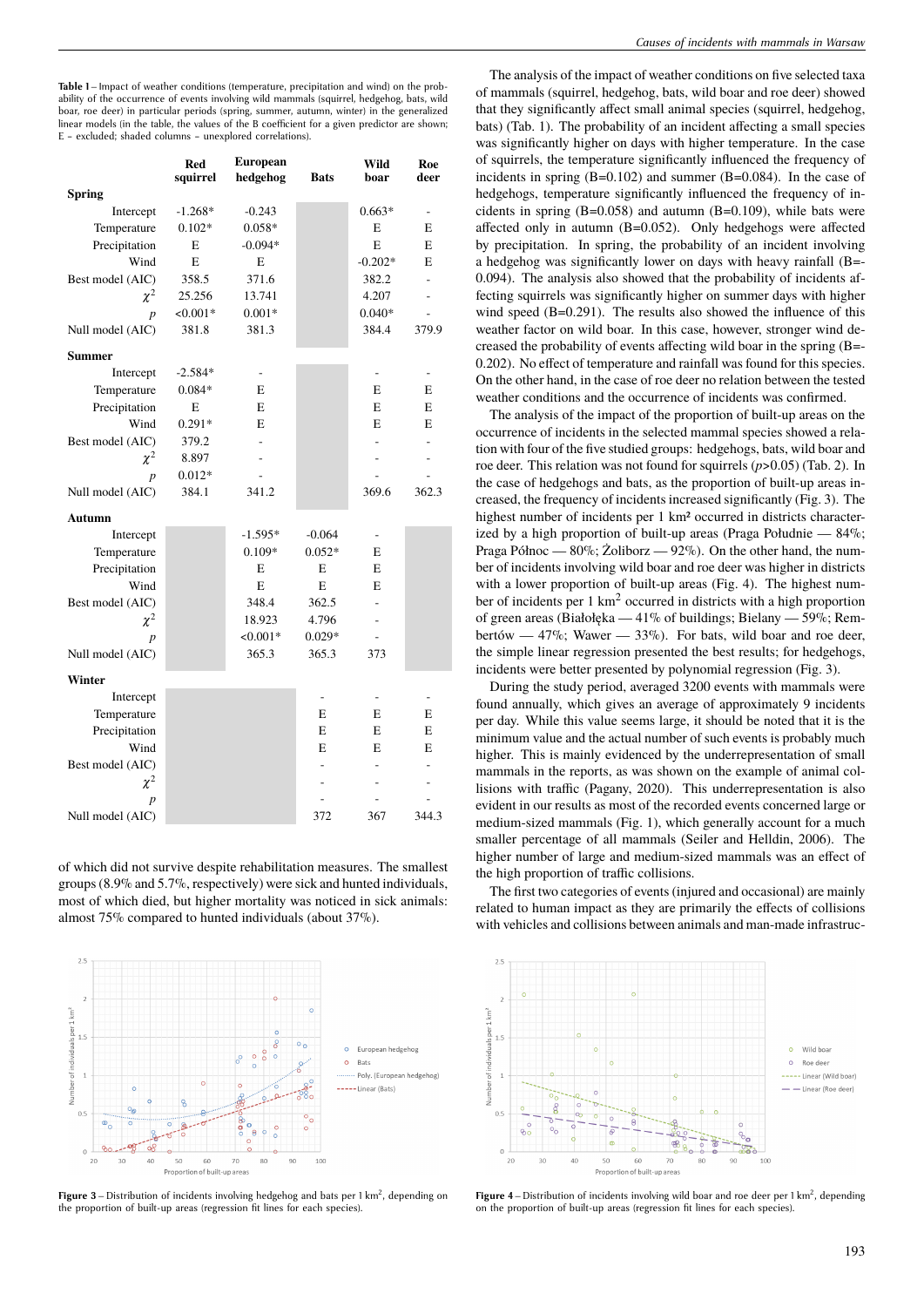Table 2 – Impact of the proportion of built-up areas on the number of incidents involving wild mammals (squirrel, hedgehog, bats, wild boar, roe deer) in regression models (in table, the values of the B coefficient for a given predictor are shown).

|                                                | <b>Red squirrel</b> | European hedgehog | <b>Bats</b>     | Wild boar       | Roe deer     |
|------------------------------------------------|---------------------|-------------------|-----------------|-----------------|--------------|
| $R^2$                                          | 0.043               | 0.406             | 0.378           | 0.299           | 0.467        |
| F                                              | 2.313               | 17.428            | 29.223          | 22.210          | 44.693       |
| p                                              | 0.134               | 0.000             | 0.000           | 0.000           | 0.000        |
| Intercept (SE)                                 |                     | 0.855(0.395)      | $-0.332(0.155)$ | 1.2(0.179)      | 0.633(0.062) |
| Proportion of built-up areas (SE)              |                     | $-0.021(0.014)$   | 0.012(0.002)    | $-0.012(0.003)$ | 0.006(0.001) |
| Proportion of built-up areas <sup>2</sup> (SE) |                     | 0.000(0.000)      |                 |                 |              |
| N                                              | 54                  | 54                | 50              | 54              | 53           |

ture. This is consistent with a study conducted in Kraków, where the most common human-wildlife conflicts occurred with roe deer and other large or medium-sized animals, while less events involving small animals were recorded (Basak et al., 2020). The other three categories (orphans, sick and hunted) may also be partially human related. Orphaned individuals may be partly the result of the events of the aforementioned categories; for example, a nursing female is killed on the road or entangled in a fence. Likewise, hunted individuals may be partially preyed on by domestic animals such as cats or dogs, which have been shown to be an important factor in causing mortality in wild animals and reducing their numbers (Krauze-Gryz et al., 2019; Jokimäki et al., 2017). Loss et al. (2013) estimated 12.3 billion animals are killed annually in the United States as a result of hunting by cats. Numerous studies have shown that mammals are their most common prey (Loyd et al., 2013). Pets can also transmit many diseases to wild mammals (Bradley and Altizer, 2007; Hughes and Macdonald, 2013). The mentioned facts indicate, that the human infrastructure and activity were the main reasons of incidents with the wild mammals in Warsaw. The activities of the Marysieńka Center allowed the release of more than half (53%) of brought mammals. It is true that the percentage was low in the "injured" category, but in the other categories it was significant. In Spain, this success was over 50% (Molina-López et al., 2017); in RSPCA centers in the UK, it was 40% (Grogan and Kelly, 2013); in Australia, the percentage of animals released ranged from 38 to 45% (Tribe and Brown, 2000). The existence of rehabilitation centers seems to be important but their actual impact on wild mammal populations in cities is unknown. Moreover, the effectiveness of rehabilitation, i.e., the survival of animals after release, is poorly understood (Mullineaux, 2014).

The occurrence of events involving mammals in Warsaw was dependent on the weather, but this was confirmed mainly for small mammals. The effect of weather on smaller mammals is probably mainly related to their activity (Wauters and Dhondt, 1987). The basic factor that affects the probability of an event is temperature, which significantly influenced squirrels (spring and summer), hedgehogs (spring and autumn) and bats (autumn) (Tab. 1). Squirrels are diurnal and their longest active period occurs in spring and summer (Wauters and Dhondt, 1987), therefore it is likely that there was a significant influence of temperature during this period. Higher temperatures probably induce animals to leave their hiding places and actively search for food more often. In both species (squirrels and hedgehogs), an influence of temperature on activity was found (Babińska-Werka and Żółw, 2008) while in hedgehogs the influence of temperature in spring and autumn mainly means that this animal starts or ends hibernation, because this process depends mainly on this factor (Morris, 2018). In spring, the sum of rainfall was important, a decrease of which was related to the increased probability of incidents with hedgehogs. This confirms the influence of warm, sunny days on activity in this species, and thus its increased exposure to incidents. Bats, for which an influence of temperature was observed only in the autumn, show the highest activity in this period (Russ et al., 2003), and temperature is the basic factor determining their activity (Heim et al., 2016)

Incidents with particular species are spatially related to the proportion of built-up areas. Species that are usually associated with humans clearly tend to have more incidents in areas with a greater proportion of built-up areas (Fig. 3). This applies to hedgehogs and some species of bats, which tend to reside in built-up area more often than outside them (Russo and Ancillotto, 2015; Van de Poel et al., 2015). There was no relationship between buildings and the number of incidents involving squirrels. This may be due to the fact that most urban squirrels are found in parks (Kopij, 2014). Depending on the location of such parks, more squirrels can be expected there, so their presence cannot be directly associated with a city's buildings. Large mammals showed the opposite tendency: the greater the proportion of built-up areas, the lower the frequency of events. This also corresponds to the tendency of these species to avoid built-up areas (Jasińska et al., 2021; Stillfried et al., 2017). Because they are game species, wild boar and roe deer tend to avoid interaction with humans. Therefore, it has been shown that these species use forests more often during the day as potentially protective habitats and resting places. At night, however, their activity increases when they go out into open spaces as there is less human activity at this time of day (Bonnot et al., 2013; Podgórski et al., 2013).

To conclude, our study shows the human infrastructure and activity cause the majority of wild mammal incidents. Events with small species are related to the weather conditions that determine their activity. In contrast, incidents with large mammals showed no dependence on weather conditions. The proportion of built-up areas was usually associated with the number of incidents. This relationship was positive for species that tend to live in cities, while it was negative for species that avoid human proximity.

## **References**

- Babińska-Werka J., Żółw M., 2008. Urban Populations of the Red Squirrel (*Sciurus vulgaris*) in Warsaw. Ann. Zool. Fennici 45(4): 270–276.
- Basak S.M., Wierzbowska I.A., Gajda A., Czarnoleski M., Lesiak M., Widera E., 2020. Human-Wildlife Conflicts in Krakow City, Southern Poland. Animals (Basel) 10(6): 1014.
- Bateman P.W., Fleming P.A., 2012. Big city life: carnivores in urban environments. J. Zool. 287(1): 1–23.
- Beninde J., Veith M., Hochkirch A., 2015. Biodiversity in cities needs space: a metaanalysis of factors determining intra-urban biodiversity variation. Ecol. Lett. 18 (6): 581–592.
- Birnie-Gauvin K., Peiman K.S., Gallagher A.J., Bruijn R.D., Cooke S.J., 2016. Sublethal consequences of urban life for wild vertebrates. Environ. Rev. 24(4): 416–425.
- Bonier F., 2012. Hormones in the city: endocrine ecology of urban birds. Horm. Behav. 61: 763–772.
- Bonnot N., Morellet N., Verheyden H., Cargnelutti B., Lourtet B., Klein F., Hewison A.J.M., 2013. Habitat use under predation risk: hunting, roads and human dwellings influence the spatial behaviour of roe deer. Eur. J. Wildl. Res. 59(2): 185–193.
- Bradley C.A., Altizer S., 2007. Urbanization and the ecology of wildlife diseases. Trends Ecol. Evol. 22(2): 95–102.
- Dominoni D., Quetting M., Partecke J., 2013. Artificial light at night advances avian reproductive physiology. Proc. R. Soc. B. 280: 20123017.
- Fahrig L., 2003. Effects of Habitat Fragmentation on Biodiversity. Annu. Rev. Ecol. Evol. System. 34: 487–515.
- Francis C.D., Barber J.R., 2013. A framework for understanding noise impacts on wildlife: an urgent conservation priority. Front. Ecol. Environ. 11(6): 305–313.
- Francis R.A., Chadwick M.A., 2012. What makes a species synurbic? Appl. Geogr. 32: 514–521.
- Gaston K.J., Duffy J.P., Gaston S., Bennie J., Davies T.W., 2014. Human alteration of natural light cycles: causes and ecological consequences. Oecologia 176: 917–931.
- Gaynor K.M., Hojnowski C.E., Carter N.H., Brashares J.S., 2018. The influence of human disturbance on wildlife nocturnality. Science 360: 1232–1235.
- Grogan A., Kelly A., 2013. A review of RSPCA research into wildlife rehabilitation. Vet. Rec. Open 172(8): 211–211.
- Heim O., Schröder A., Eccard J., Jung K., Voigt C.C., 2016. Seasonal activity patterns of European bats above intensively used farmland. Agric. Ecosyst. Environ. 233: 130–139.
- Herr J., Schley L., Engel E., Roper T.J., 2010. Den preferences and denning behaviour in urban stone martens (*Martes foina*). Mamm. Biol. 75: 138–145.